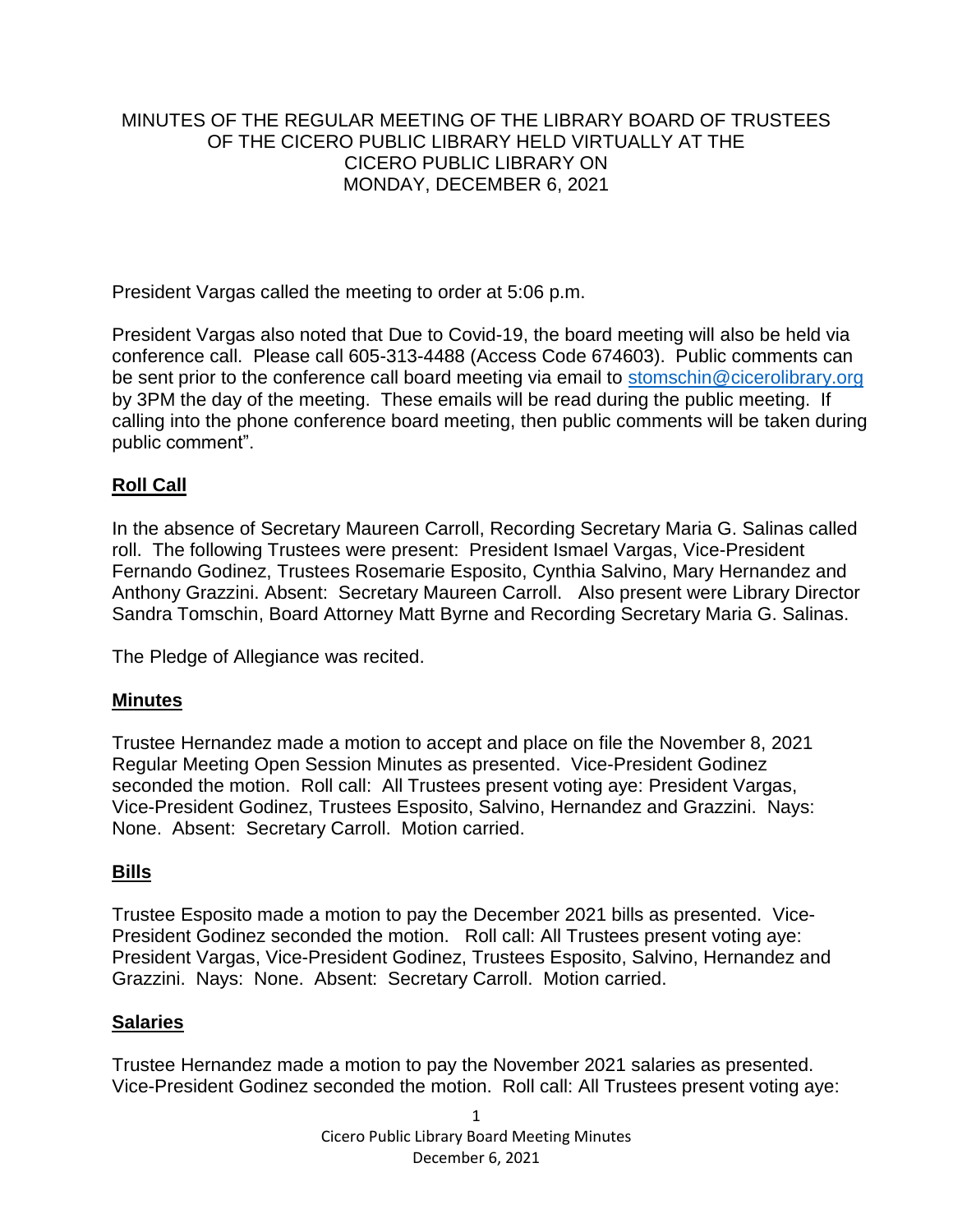President Vargas, Vice-President Godinez, Trustees Esposito, Salvino, Hernandez and Grazzini. Nays: None. Absent: Secretary Carroll. Motion carried.

## **Administrative Director's Report**

Library Director Sandra Tomschin noted that her monthly report was in their packet and asked them if they had any questions. They indicated none.

The report in their packet noted that there were no Covid19 related issues in the month of November and they continue with the sanitizing of the areas and practicing social distance. She noted that the library complies with the Governor's Order for maskwearing mandate for everyone visiting the library.

Library Director Sandra Tomschin reported that the agreement for the \$ 250,000.00 federal funds was on the agenda for their approval. She noted these funds would be used to upgrade the HVAC system and the roof. This project would extend the life of the wonderful facility and make indoor air quality for for employees and patrons. She thanked President Dominick for his support for the library securing this grant.

She also reported that the 100-year anniversary cookbook was available and would be showcased on social media. The library hosted their first annual High Tea event. She noted it was a huge success. The event was bridged with the Senior Craft Class in which they made their own "fancy hats" and wore them proudly at the event. She thanked Alden Town Manor for providing Thanksgiving Dinner to seniors during their craft class on November 24, 2021.

She reported that their In-Service was on December 3, 2021, which focused on Active Shooter and noted it was a great presentation and provided useful information for the staff.

President Vargas asked who provided the presentation. Library Director Tomschin responded it was done by the Arlington Heights Police Department. Trustee Hernandez noted she attended the presentation and noted it was very informational.

Trustee Hernandez made a motion to accept the Library Director's Report as presented in their packet and place on file. Trustee Grazzini seconded the motion. Roll call: All Trustees present voting aye: President Vargas, Vice-President Godinez, Trustees Esposito, Salvino, Hernandez and Grazzini. Nays: None. Absent: Secretary Carroll. Motion carried.

# **Department Reports**

Trustee Hernandez made a motion to accept the reports for the Circulation Department for the month of November 2021 as presented and place on file. Vice-President Godinez seconded the motion. Roll call: All Trustees present voting aye: President Vargas, Vice-President Godinez, Trustees Esposito, Salvino, Hernandez and Grazzini. Nays: None. Absent: Secretary Carroll. Motion carried.

Trustee Hernandez commented on the 182 library cards that were issued during the month of November and said it was amazing.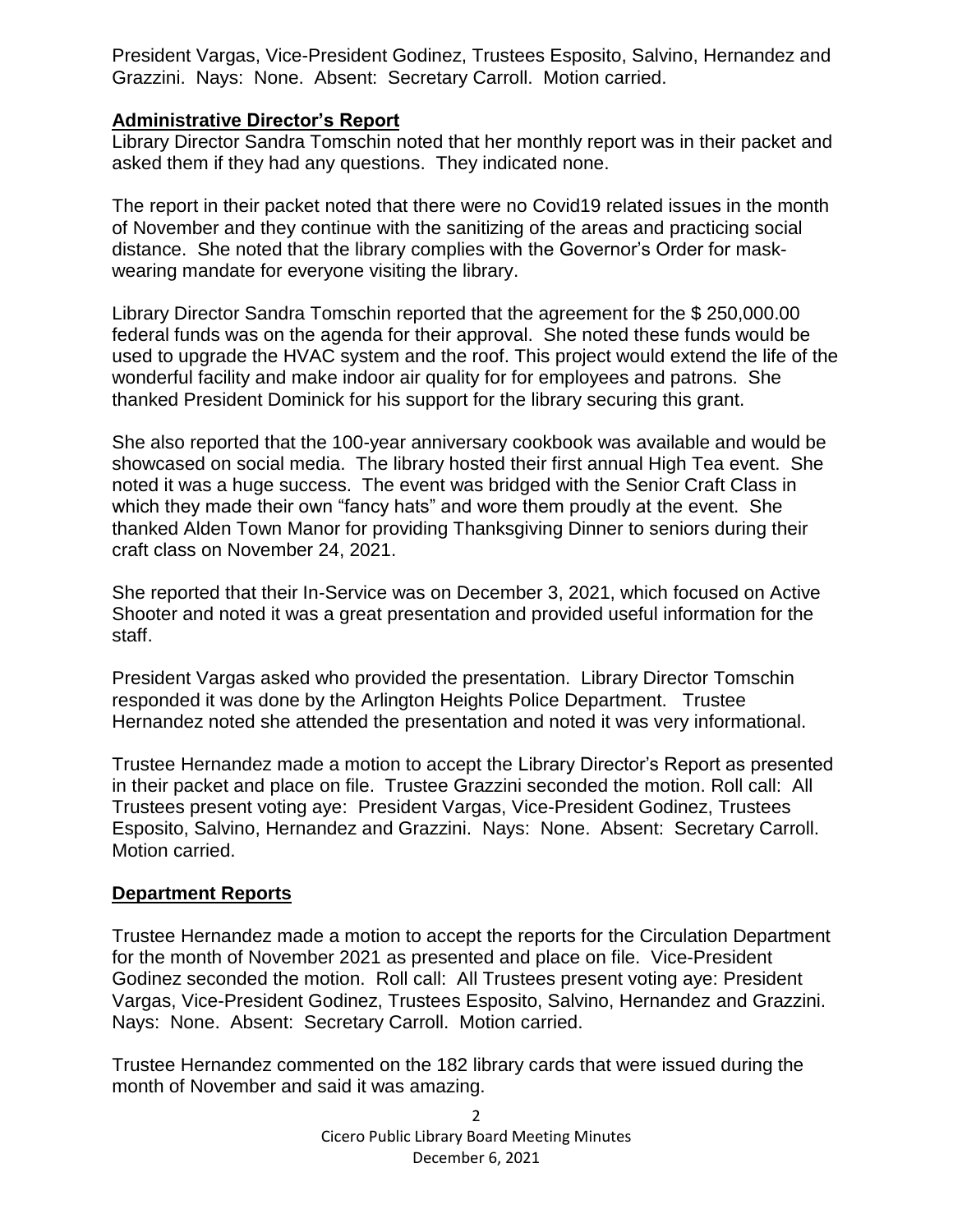Trustee Grazzini also asked about including the library application in conjunction with the student registration process with District 99. He noted this would be very beneficial for both the library and school district.

Trustee Grazzini made a motion to accept the reports for the Technical Services Department for the month of November 2021 as presented and place on file. Vice-President Godinez seconded the motion. Roll call: All Trustees present voting aye: President Vargas, Vice-President Godinez, Trustees Esposito, Salvino, Hernandez and Grazzini. Nays: None. Absent: Secretary Carroll. Motion carried.

Trustee Esposito made a motion to accept the reports for the Reference Department for the month of November 2021 as presented and place on file. Trustee Hernandez seconded the motion. Roll call: All Trustees present voting aye: President Vargas, Vice-President Godinez, Trustees Esposito, Salvino, Hernandez and Grazzini. Nays: None. Absent: Secretary Carroll. Motion carried.

Vice-President Godinez made a motion to accept the reports for the Youth Services Department for the month of November 2021 as presented and place on file. Trustee Grazzini seconded the motion. Roll call: All Trustees present voting aye: President Vargas, Vice-President Godinez, Trustees Esposito, Salvino, Hernandez and Grazzini. Nays: None. Absent: Secretary Carroll. Motion carried.

### **Correspondence**

Library Director Sandra Tomschin reported there was no correspondence presented.

#### **Unfinished Business**

Library Director Tomschin noted that there were some library closure dates that needed to be corrected and needed approval for a revised Library Closure Dates for the 2022 Calendar Year.

Trustee Grazzini made a motion to approve the revised Library Closure Dates for the 2022 Calendar Year as presented and place on file. Trustee Grazzini seconded the motion. Roll call: All Trustees present voting aye: President Vargas, Vice-President Godinez, Trustees Esposito, Salvino, Hernandez and Grazzini. Nays: None. Absent: Secretary Carroll. Motion carried.

#### **New Business**

Trustee Hernandez made a motion to approve and authorize Library President to enter into Agreement between the Town of Cicero and Cicero Public Library for Community Development Block Grant Coronavirus Funds (CDBG) offered through the United States Department of Housing and Urban Development (HUD). Trustee Esposito seconded the motion. Roll call: All Trustees present voting aye: President Vargas, Vice-President Godinez, Trustees Esposito, Salvino, Hernandez and Grazzini. Nays: None. Absent: Secretary Carroll. Motion carried.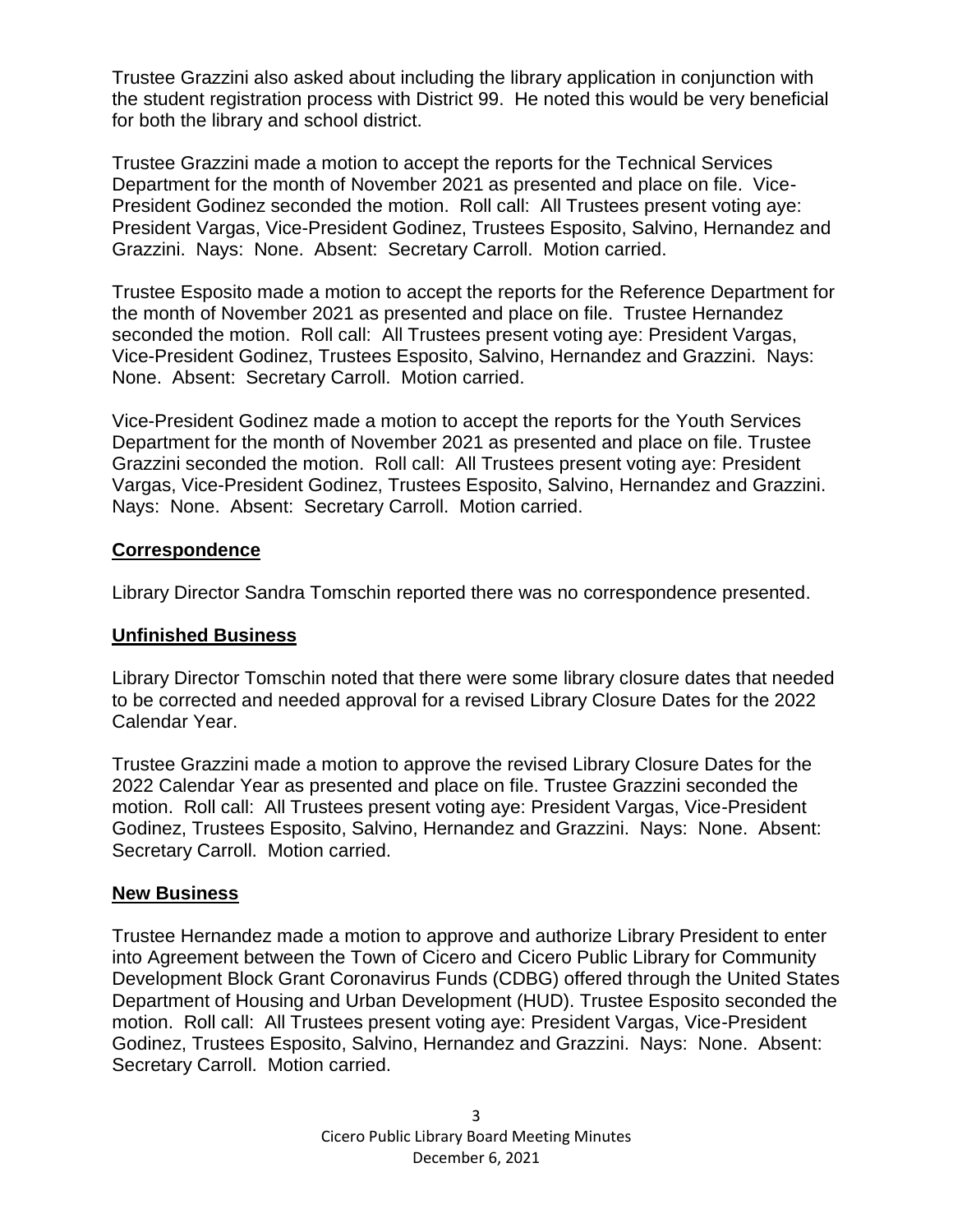Library Director Tomschin noted that sharing in the costs for zoom programming with other libraries will alleviate the costs. She noted that the library's cost per year was approximately \$ 375.00.

Trustee Grazzini made a motion to approve and authorize Library President to enter into Intergovernmental Agreement with Northbrook Public Library and Reaching Across Illinois Library System (RAILS) for Joint Purchasing of Library Programming. Vice-President Godinez seconded the motion. Roll call: All Trustees present voting aye: President Vargas, Vice-President Godinez, Trustees Esposito, Salvino, Hernandez and Grazzini. Nays: None. Absent: Secretary Carroll. Motion carried.

### **Employee Manual Update**

Library Director Tomschin indicated that the manual was not completed and the presentation needed to be tabled.

Vice-President Godinez made a motion to table the Employee Manual Update. Trustee Hernandez seconded the motion. Roll call: All Trustees present voting aye: President Vargas, Vice-President Godinez, Trustees Esposito, Salvino, Hernandez and Grazzini. Nays: None. Absent: Secretary Carroll. Motion carried.

### **Presentation – 5-Year Strategic Plan**

Sarah Keister-Armstrong joined the library meeting via zoom at approximately 5:30 p.m. She started her presentation by thanking the Library Board for the opportunity to present to them.

She briefed them an overview on the various survey results that included feedback from the Board of Trustees, staff and the community. She explained the strategic process and how all the collection data is assessed.

She asked the Library Trustees if they had any questions on the survey results.

President Vargas noted they would reflect on what was presented and will discuss further at the next meeting.

She briefed them on the 4 goals involved in the 5-year Strategic Plan for 2022-2026. Goal 1: Responding to community demographics, Goal 2: Reducing existing barriers to library usage, Goal 3: Leveraging community partnerships to increase access to the library and Goal 4: Enhancing communications, marketing and outreach to increase awareness.

She discussed about the comments from the survey that were relevant to the goals mentioned.

She discussed the Mission Statement and the Core Values and noted it was relatively describing what the Cicero Public Library is.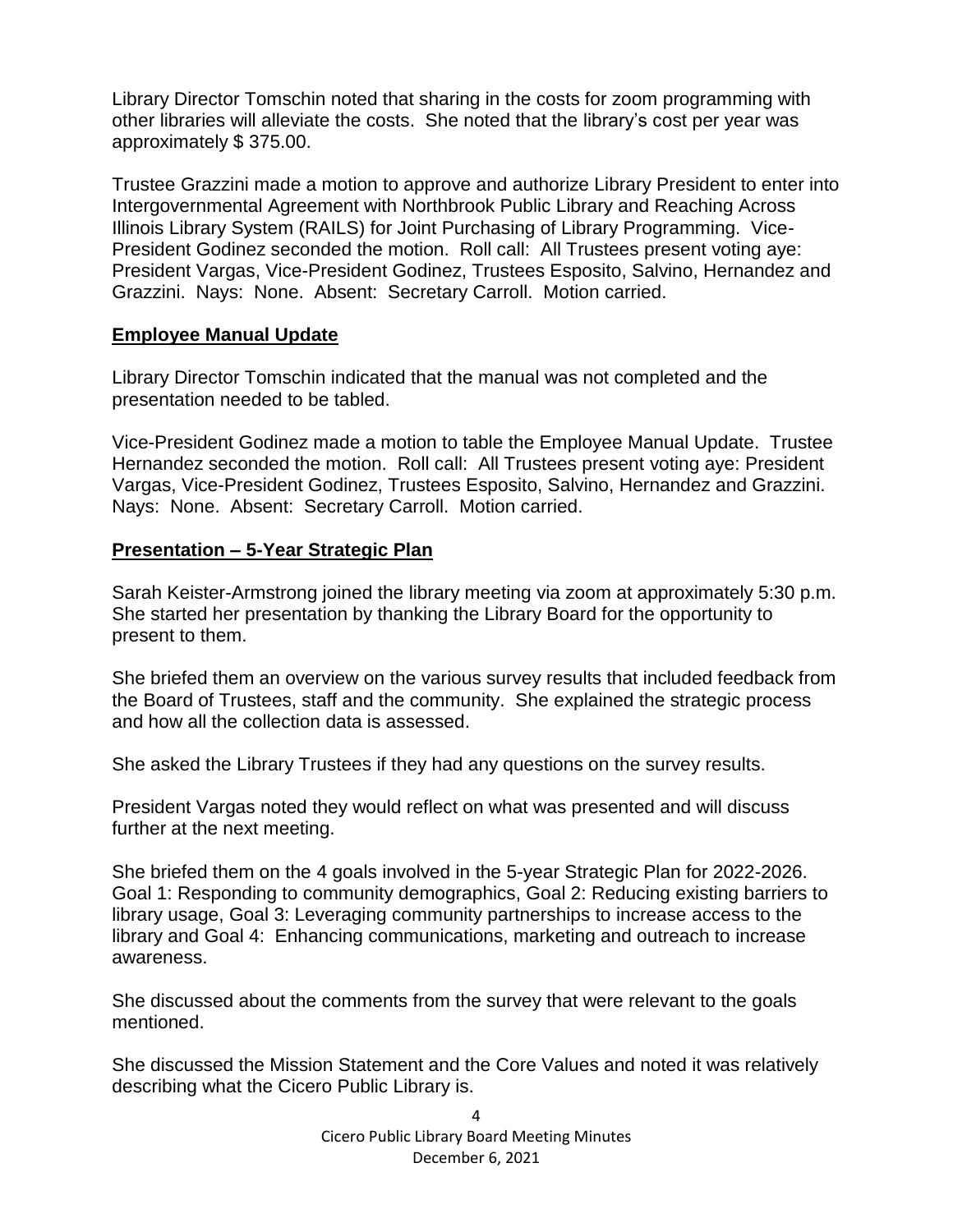President Vargas asked if there was any feedback on the library's logo. She responded there wasn't but noted it was probably a good time for the library to review it.

President Vargas asked the Trustees if they had any questions, they indicated none.

President Vargas thanked her for her presentation and Ms. Keister exited the zoom presentation at approximately 5:50 p.m.

Library Director Tomschin noted that the next step would be to share the presentation to the library staff. She noted they would be visiting the various strategies on a monthly basis.

Trustee Grazzini commented that it would be beneficial to have an action plan that could be followed to ensure the goals presented are being met.

President Vargas requested a copy of the presentation and asked that it be shared with the Trustees.

President Vargas discussed the logo and noted that it should be changed to reflect family involvement. He noted the current logo only reflects a mother and children.

Trustee Grazzini made a motion to place on file the Presentation for the 5-Year Strategic Plan as presented. Vice-President Godinez seconded the motion. Roll call: All Trustees present voting aye: President Vargas, Vice-President Godinez, Trustees Esposito, Salvino, Hernandez and Grazzini. Nays: None. Absent: Secretary Carroll. Motion carried.

### **Executive Session**

There was no need for an Executive Session

### **Public Comments**

Library Attorney Avery noted there was nobody on the conference line to present any public comments.

Prior to adjourning, Trustee Hernandez mentioned to contact Nick Drakulich for any future In-Services for training or workshops relevant to Active Threats/Shooter. Library Director Tomschin also mentioned she would like to have a CPR class to train staff to be prepared in case of an emergency.

President Vargas announced that the next regularly scheduled Board Meeting would be held on Monday, January 10, 2022 at 5:00 p.m. at the Cicero Public Library.

# **Adjourn Meeting**

Trustee Grazzini made a motion to adjourn the meeting at 5:59 p.m. Trustee Hernandez seconded the motion. Roll call: All Trustees present voting aye: President